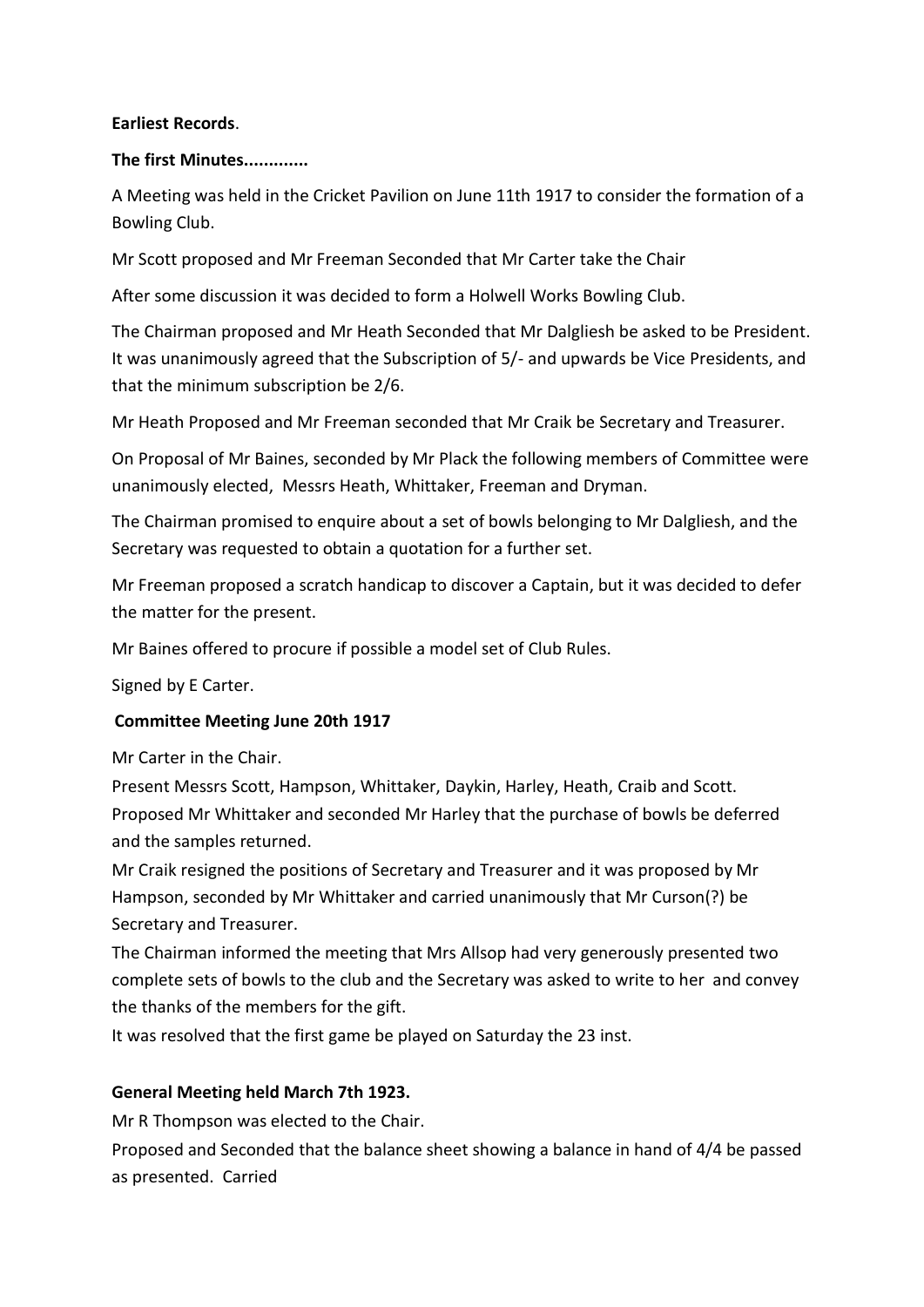Proposed and seconded that the following constitute the Committee.

Messrs Hampson, Harley, Spencer and Hanson.

Proposed and Seconded that Mr J Dakin by Captain.

Proposed and Seconded that Mr C Winfield (? ) be Secretary and Treasurer.

Proposed and Seconded that the Subscription be 3/6 for the season.

Proposed and Seconded that we agree with the Tennis Club to play every other week on the present ground.

Proposed and Seconded that the Secretary write the management of the Stanton Co with reference to making a new Bowls Green.

Signed 9/3/23

Edwin Arthur a former member of the Club researched our History. Edwin moved to Hose but left his research notes to be used in the Centenary Year Book. We offer our thanks to Edwin for allowing us to provide this short history.

In the beginning:

A Meeting was held in the Cricket Pavilion on June 11th 1917 to consider forming a Bowling Club. Mr Scott proposed and Mr Freeman seconded that Mr Carter take the Chair. After some discussion it was decided to form a Holwell Works Bowling Club. Mr Richard Dalgliesh, the Managing Director was asked to be President and the Chairman was Mr Ezra Carter the Company Secretary. It is not recorded if Mr Dalgliesh accepted however he was known as being interested in all sporting activities. Mr Dalgliesh died in 1922 and two years later Mr Tom Sarson became the General Manager at Holwell Works and assumed the role of President for one year and was then succeeded by Mr EJ Fox.

Mrs Allport, Mr Dalgliesh's sister very generously presented two sets of bowls to the Club in June 1917. It is recorded later in July 1921 the Club purchased a pair of bowls for Four Pounds and two shillings.

Within the new club anyone paying double the minimum subscription of five shillings could call himself a Vice President. This was discontinued in 1926.

At this time Holwell Works was a designated Munitions Factory, producing sink plates which were dropped into the sea with mines attached to them. The concept of Works Bowling Clubs was quite common for much of the 20th Century throughout England and as in the case of Holwell Works it was a men's only club.

A further meeting took place 9 days later on the 20th of June and there are no is no further record until the 7th of March 1923. The first game took place on the 23rd of July 1917 but there is no detail with regard the opponent on that day.

Melton Mowbray Bowling Club opened their green on the 12th of May 1923 and played an evening match against Holwell Works BC. At the Holwell Works BC AGM in 1924 Mr J Daykin the Captain said he quite believed that they (Holwell) would never had had a club if it had not been for several of the Melton Players who came up on a Saturday afternoon to play them

As the club emerged it became clear that none of the new players owned any bowls. The minutes mentioned Mr Richard Dalgliesh owned a set and the Secretary was asked "to obtain quotations for a further set".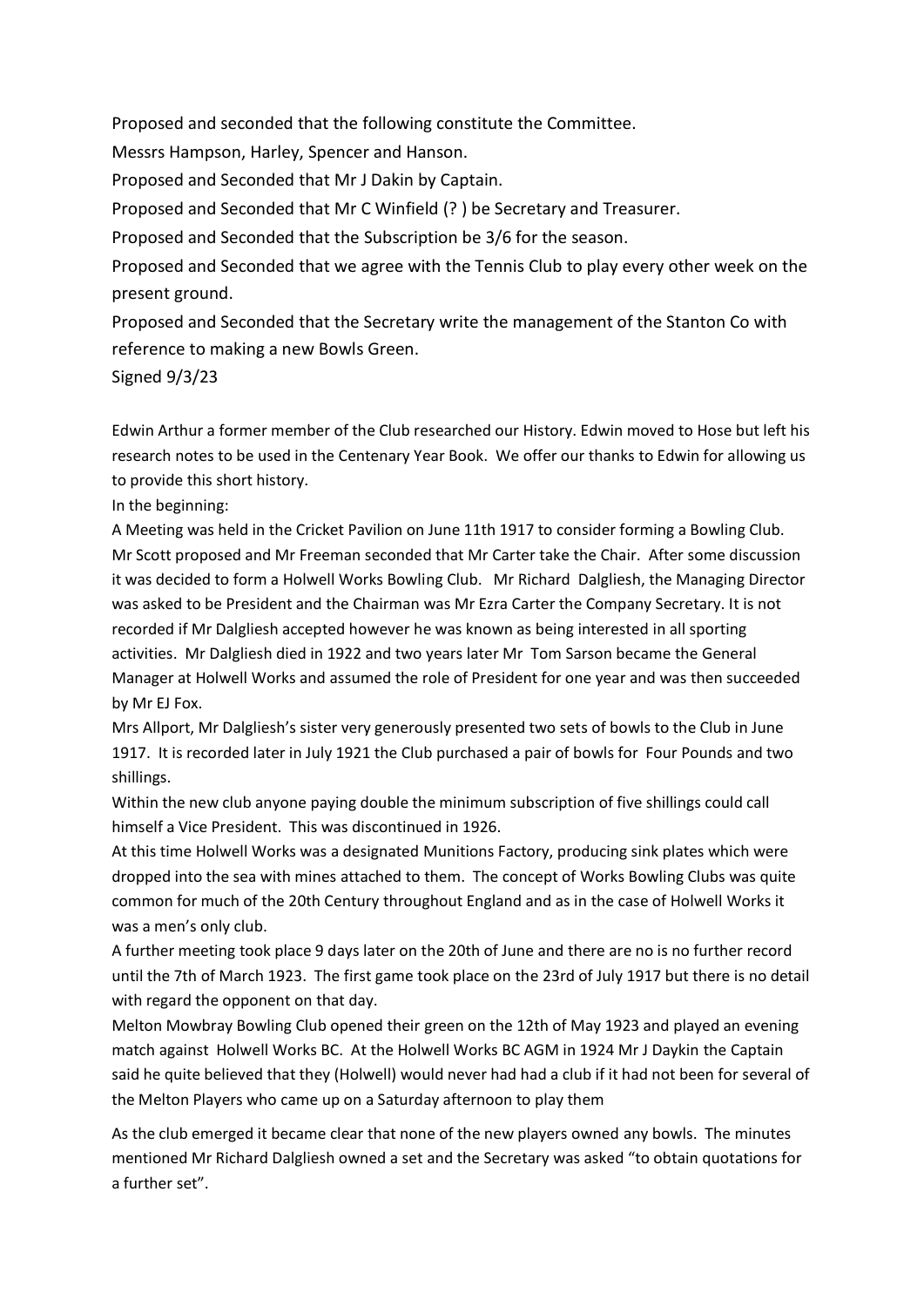Inexorably the Story of Holwell Iron Company is linked to the Bowls Club. It was the coming of the railway that prompted the emergence of Holwell Iron Works. Mr Richard Dalgliesh a Civil Engineer when employed by the Midland Railway on the construction of the Melton to Nottingham line discovered a deposit of iron ore for miles north east of the railway near the village of Holwell. One of his colleagues on the railway was a Mr Howard Allport whose father was the General Manager of the Midland Railway. The two young engineers persuaded Mr Allport to purchase a farm at Holwell which he did in 1873. The Company was formed in 1875 to lease the mineral rights of the farm and work and sell ironstone. In December 1881 the first of four planned furnaces went into production but soon after an explosion occurred in which one man died and severely injured another who later died. Mr Richard Dalgliesh was partially blinded by the explosion.

By April 1888 operations were handicapped by a shortage of labour and it was decided to erect 12 cottages at Asfordby Hill.

1897 saw the beginning of welfare work when it was decided to build a reading room for the use of employees, followed in 1909 with the erection of the first Workmen's Institute which was later extended in 1911. A school was built at Asfordby Hill in 1909, before that all pupils had to walk to the school at Asfordby Village. At the time the school was built the "Hill" had become a fast growing community in what became known locally as the "Little Square" and the "Big Square" 72 houses were built in terraces round two squares, supplied with water from a purpose built reservoir and electricity all supplied by the Holwell Works.

In 1917 a long running dispute with the trade union was finally resolved and the company recognised the rights of the Gas Workers and General Labourers Union. In March 1918 negotiations began between the Iron Company and Stanton Iron Works Company with a view to amalgamation; by August of that year agreement had been reached and the two companies were joined although Howell was permitted to operate separately.

During the Second World War the Works produced mortar bombs. In 1947 the Company was taken over by Stewart and Lloyds. 1962 saw the closure of the ironstone quarry, the furnaces closed down and the chimneys so long a land mark were demolished. In 1985 Holwell Works became part of Saint –Gobain Pipelines.

The Distinctive Badge we wear is generally declared to be the Coat of Arms of the Crompton Family. The image of a horse with an arrow entering its chest was the works symbol of the Stanton Iron Company and it represents "the death of horsepower and the emergence of electricity power". Only one member of the Crompton family became a director of the Stanton Iron Company . John Gilbert Crompton, born on 29th December 1819 and who died one month before his 94th Birthday. The Stanton Ironworks was set up in 1846 and eventually the company was taken over by the Crompton family in 1858 who then owned the company for over 80 years and renamed the works to Stanton Iron Company.

How the Club evolved..........

20th June 1917. Mr Crab elected Treasurer at the initial meeting had since resigned and Mr CW Baines had been elected in his place.

7th March 1923. The Club agrees with the Tennis Club that we play every other week away from our present ground. At this meeting the Secretary was asked to write to Stanton and Co with reference to the making of a new Bowling Green.

30th April 1924. General Meeting set the subs at 5 shillings with ten shillings to become a Vice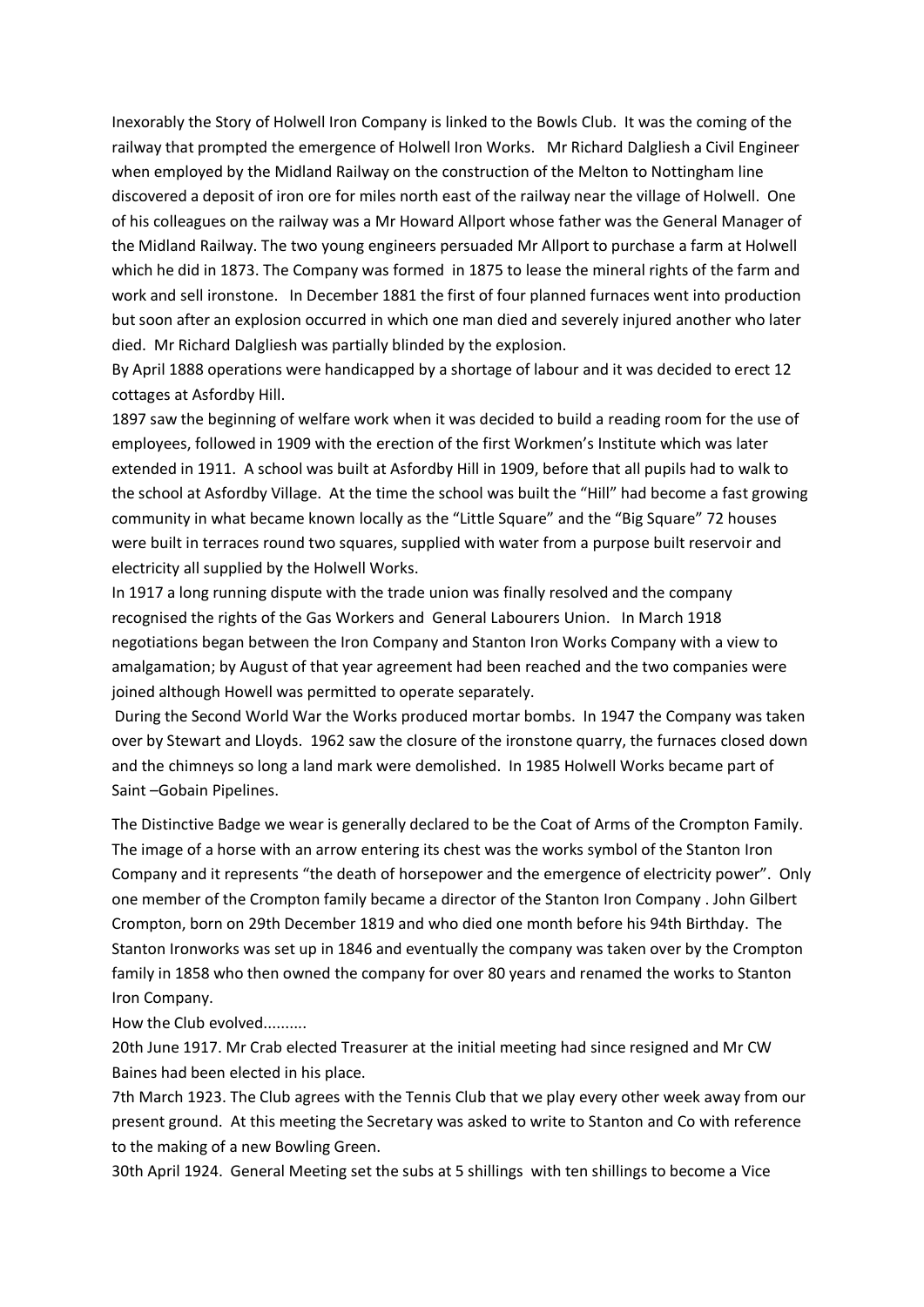President. Mr T Sarson became Club President.

26th March 1925. To avoid walking on the Cricket Ground a gate leading to the bowling green was requested. Mr EJ Fox became Club President. A game was played against Melton Town on May 4th at the start of the Hospital Carnival.

21st June 1927. Secretary to ask permission from the \*\**Sports Association*\* for the Committee to provide teas themselves on the occasion of the visit of the Notts Association on Wednesday 29th June.

# *\*\*\*The Sports Association is best described in an article in the Melton Town and Belvoir Vale Gazette on the 4th of March 1927.*

The Sports Association which has been formed in connection with Stanton Iron Works Co Ltd, Asfordby Hill, promises to provide a rare stimulus to outdoor sport among the hundreds of men and youths who are employed by the firm. Mr R Clapham the once famous left winger for Everton FC has been appointed coach and grounds man: the sections include Football, Cricket, Bowls, and Tennis. The principle officials elected are: Chairman Mr T Sarson JP, General Secretary Mr TG Hockin, Cricket Messrs C Wood and T Challis, Bowls Mr C Winfield, Tennis Mr F Dickinson"

19th November 1928. Members agree to pay 6d each to provide teas.

19th June 1929. Notice posted "that no woods to be taken from the Pavilion without the Committees sanction. All woods to be returned by 7pm on Monday evening".

Probably because Stanton & Co were in Nottinghamshire the Holwell Works BC had joined the Notts. and District Bowling Association in 1926 with an annual subscription of one guinea and remained members until 1938. A consequence of the this saw the club playing against Doddington, Sherwood, Victoria Embankment, Newark and Cotgrave. It was noted that the bus "had to leave Trent Bridge no later than 8.30pm.

26th of February 1930. The Club requested two pairs of woods from the Sports Association. Later in the year on 13th of September the Club had a home game against Willoughby, 8 players were selected.

1931. Before the start of the season is was decided that teams travelling to away games should travel together, and by bus. Initially the team used a Holwell Works coach but later began to use a local bus company. On the 15th of April the Sports Association were asked to provide 4 pairs of galoshes sizes 7,8,9, and 10. At the same meeting the question of blazers for the year was discussed and it was decided to arrange for as many as possible to be fixed up on 25th of April when the first home game was to be played.

19th April 1933. 22 games arranged for the season. Marking Boards which would be made in the Works, to be placed at the end of 4 Rinks.

Two months earlier at the AGM one item of discussion was the possibility of joining Leicestershire BA. By the 19th of April a reply had been received from LBA which pointed out the Club would also have to adhere to the rules of the EBA. An extract from the Minutes says "after discussion it was suggested we write to the Association explaining we cannot comply with the rule concerning banks and to suggest that the Association send someone to inspect the green to see if an application could be passed in spite of the fact that the club was unable to comply with this particular Rule. No progress was made on this request and it was in 1938 when an application to join the LBA was successful. On 20th September a letter was sent to Notts. County BA withdrawing the Holwell membership.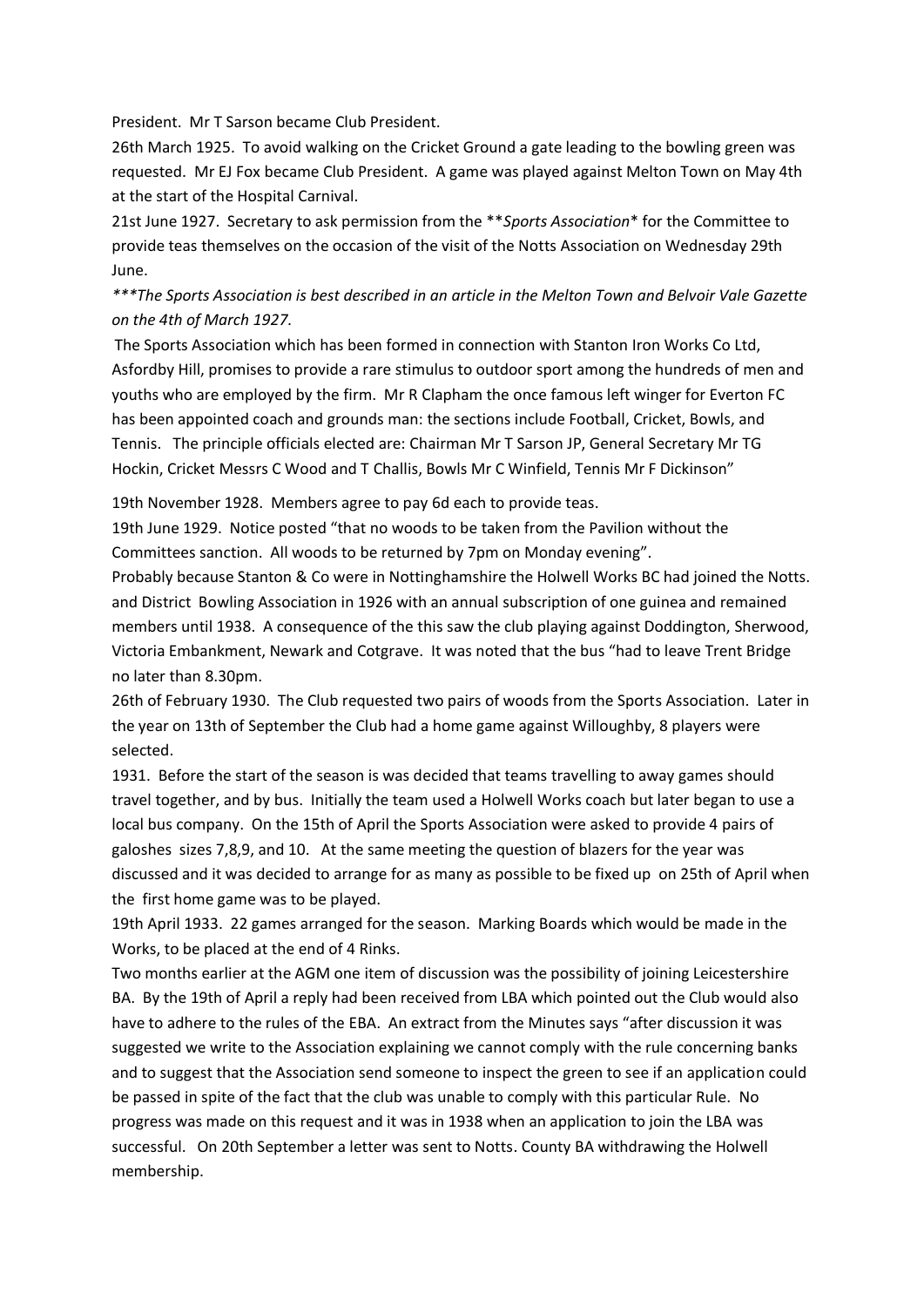During the 1930s and onwards the Club became very active in Competitions of which only one remains today, namely the Kings Cup. Others mentioned in records include; The Daily News Competition; Daily Telegraphy Competition; The Victory Shield Competition; The Queen of the Midlands Competition; The Guardian Cup; The Portland Bowl; The Charles Martin Shield. It is not known if the move of membership from Notts County BA to Leicestershire BA affected entry into any of these competitions.

The following article appeared in the Melton Times and Belvoir Gazette on the 23rd of June 1933. In connection with the Sir Jesse Boot Shield rink competition 1933 open to any number of rinks of three players from clubs affiliated to the Notts. County and District BA for the second time Holwell Works was represented by Messrs. J MacLaren; C Hooley and J Daykin (Skipper). They played the first four rounds on the Victoria Embankment Green on the 10th of June, all of which they won. The final stages of the competition were played on the Forrest Greens on the 17th of June when Holwell beat Newark 16-14 in the 5th round. In the semi final they met Queensberry beating them 25-5. In the Final the Holwell Rink met Bentwick Colliery whom they beat 21-14. The Shield, which was first contested for in 1911, is held by the winners for one year and a replica of the Shield is awarded to the winners. There were 105 rinks competing for the trophy this year".

Howell's participation in The Kings Cup was first mentioned in the Melton Times & Vale of Belvoir Gazette on 29th of June 1928. It read " The Annual Bowls Competition for the Cup presented by Mr King, formerly of Melton Mowbray , now in Australia, took place on Tuesday evening. Melton Mowbray a

the holders had the choice of ground and they won a close match of 21 ends by 3 shots. Mr T Brown, Chairman of the Melton Club congratulated Holwell Works for a good fight. Mr J Daykin responded. Holwell Works were represented by: H Hanson; H Hartley; J Daykin; AM Baxter; A Townsend: C Hinman; F Corah; R Hampson; C Hooley; B Pick; J McLean and CE Winfield". Later in 1935 The Melton Bowls Club as legal owners of the Cup suggested that Paton and Baldwins Bowls Club and the Melton Park Bowls Club be invited to compete for the Cup. Two representatives were invited to attend a meeting and later it is reported in the Minutes it is noted that following Holwell's home match against Melton Park on the 23rd of May 1935. A letter was later received stating Holwell had not complied with Rule 5 which stated that a team must consist of 16 players and went on to suggest that the match was rearranged to settle the matter.

At an AGM on 12 February 1948 Holwell Works members were told a letter had been received from Mr Hides. Honorary Secretary of the King Cup Committee, which suggested that the Buckminster Cup, Coronation Pairs and the King Cup Competitions should be run under one Committee and that the four clubs interested would form the Melton & District Bowling Association. This was agreed by the meeting and the delegates chosen to represent Holwell Works were Mr F Dickinson and Mr J Callaghan (Secretary). Later in 1962 it was suggested that the King Cup matches should be 18 ends rather than 21, a vote was taken but no one was in favour of the change.

During the Second World War the club continued. In 1941 the members were told that there was no chance of obtaining buses that year, petrol rationing had been in in force since September 1939, consequently all County and Local Competitions went into abeyance. In 1944 conditions must have eased because Committee Meetings started up again, although at the AGM it was learned that only one Fixture had been arranged. Also in 1944 on the 8th of July a County Match was held at the Club. The Final Score was Leicester County BA 77 Melton & District BA 65.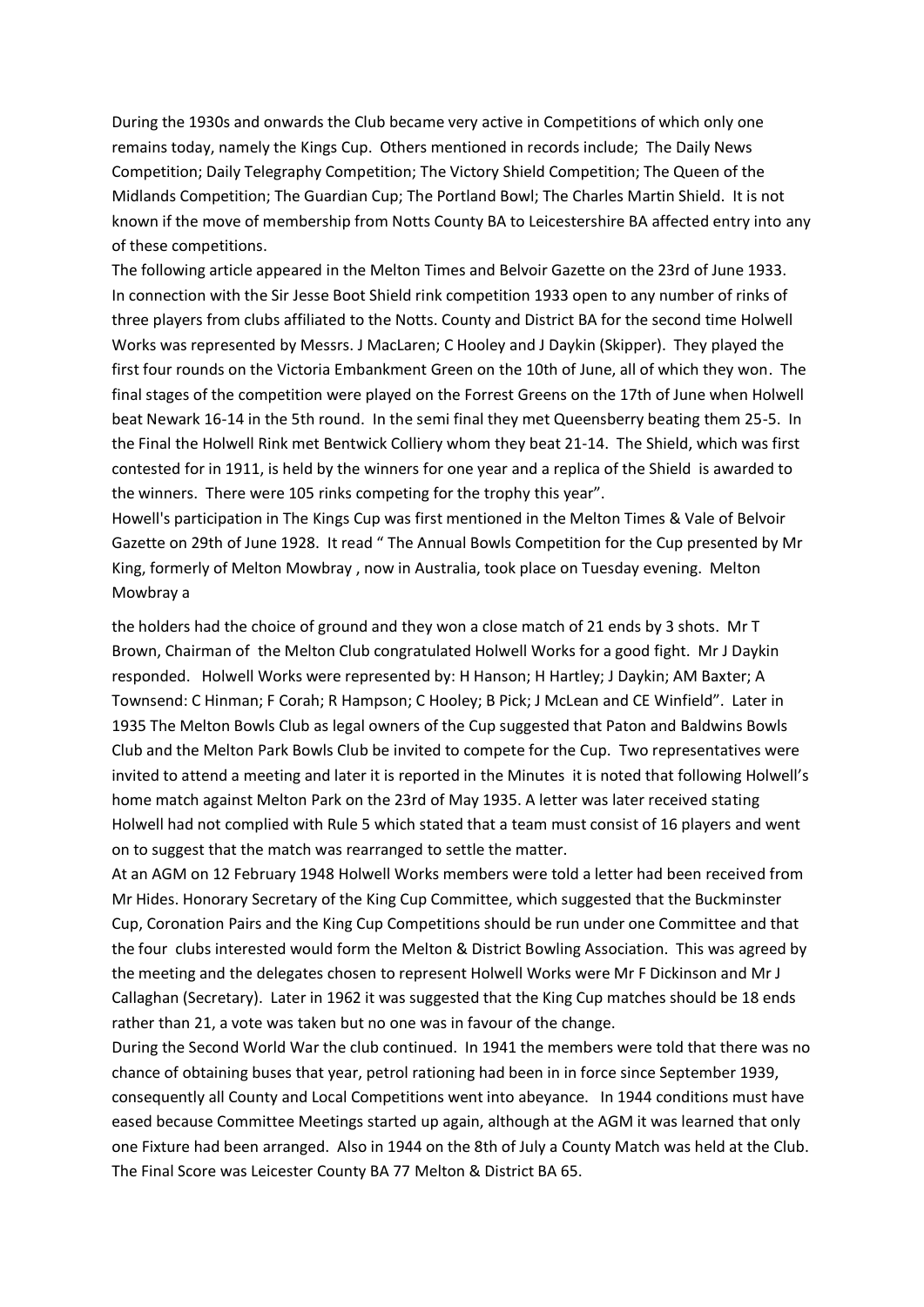The 1945 AGM agreed that a Club Singles and Pairs Competition should be started, the former to be a Handicap Competition and the Secretary was asked to approach the Company for a Cup or Trophy. It was also agreed at this meeting to allow lady members to use the Green.

During 1946 the club is active participating in both the King and Buckminster Cups. The Club decided that the Winner of the Singles Handicap should receive 16/- and the runner up 8/-.

Mr A R Knight was presented with a barometer in recognition of his services to the Club having been Secretary for 18 years. The Presentation was made during the tea interval of a game versus Stewart and Lloyds in May 1946. Also in 1946 the AGM considered the members request for Sunday play and the decision was taken to elect a President each year. It was also decided that if a Committee Member failed to attend three meetings another member would be co-opted in their place.

In 1947 Mr J Daykin who had joined the Committee in 1917 and had been Club Captain in 1923 was elected as President. At the same meeting Mr A R Knight who had served as Secretary 1930-1945 was elected as the first Vice President. The Club had a membership of 44 at this time, 37 had played 32 matches of which 6 of the members were in 25 Friendly Games. The King Cup had also been won along with the Coronation Pairs Tournament and the Buckminster Cup.

During the post war years the Club was competition orientated with the County and the recently formed Melton and District BA. In 1948 Club Competitions did not get completed until 1949. Also in 1949 the Sports Association was asked to provide blazer pocket badges similar to those worn by Stanton players.

In 1950 a Cup was donated by Mr F Dickinson for the "Green Championship" and due to the efforts of Mr G Webb and Mr J Jackson the club also had two Silver Cups for the Pairs competition. Despite this no Club Competitions were held that year. Success was gained at County Level in 1948 the Triples was won by T Challis, H Bodfish and H Annable; Pairs successes in 1952 and 1954 and Triples in 1954(no names recorded) and in 1955 T Challis won the County Singles.

In 1952 it appears that the Club rather than the members owned the bowls and a situation that resulted in a complaint being made at the AGM led to a ruling: "That woods to be returned on the Monday following Saturday matches; also no shoes with heels to be worn on the Green" There must have been a need for galoshes (before the advent of flat heeled shoes being worn on the green galoshes were worn as over-shoes) because a request for 12 pairs was sent to the Sports Association directly after the meeting" During the next few years some of the changes which were noted were: It was agreed for the 1951 season there would be a board where, if members wished to play the could append their name.

In 1955 members agreed not to use the Green prior to a Saturday game.

For the 1959 Season it was agreed to hold a Novice Trophy for anyone who had not won a tournament. Entry 1/- with the winner to take all.

In 1963, Cyril Winfield in his President's Year was the Club's Champion of Champion.

From 1965 it was agreed that members should have and should wear Club ties.

In 1959 "The Who's Who and Encyclopaedia of Bowls" which listed all the Bowls Clubs throughout the UK had an entry for Holwell Works BC telling us that our then eldest member was Harry Hanson, aged 80, having joined the Club in 1918. At the Works he had been a Pipe Shop Foreman. Later research showed he served on the Committee 1924—1927, 1947, 1951—1955, was Vice President in 1948 and President in 1949 and 1950.

The Minutes of the next few years provided our researcher with little detail however it was noted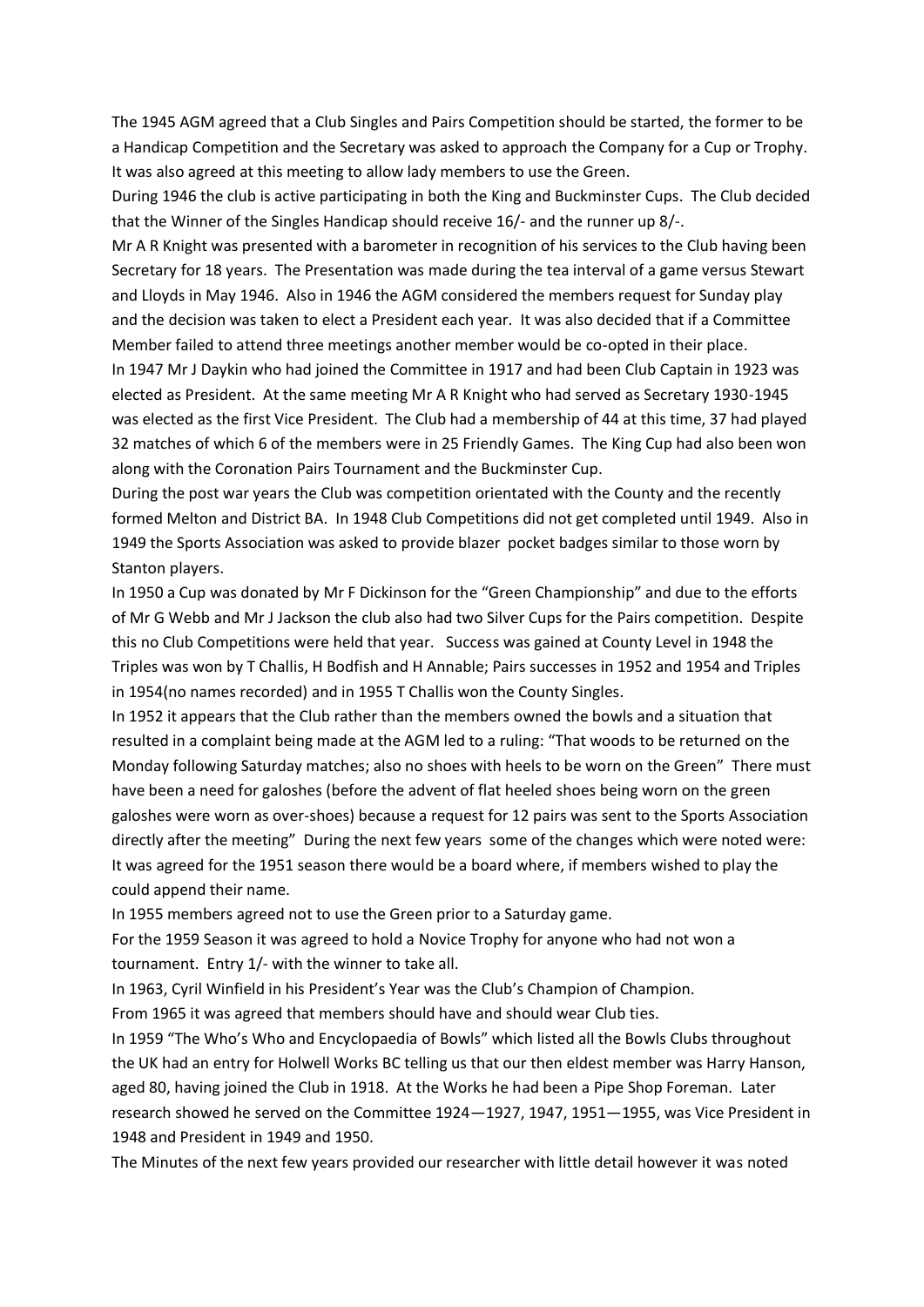that in 1963 Mrs Bray offered a cup in memory or her husband and that it became the Two Wood Competition .

There was no mention in the Minutes in 1965 of the decision to waive the membership restriction to management and foremen, or of the 50th Anniversary of the Club in 1967. Giving trophies was more popular because at the 1970 Annual Meeting, the members attending were told that a Mrs Thurman of Rhodesia had offered a trophy to be competed for in the Club in memory of her father, Mr G W Whitlock. The offer being accepted it was decided initially that the best way to utilise this trophy was for a Sunday match on 27th June 1971 between a President's team and a Vice President's team. The 1973 AGM agreed that the winner of the Rose Bowl should be selected by the President, VP, Captain and Vice Captain; the winners name to be placed in an envelope and opened at the Annual Dinner.

At the 1976 AGM Mr Brian Sutton was elected as the Club's first Competition

Secretary. Earlier during the playing season there had been a Sunday game against Stanton. In 1979 the AGM appointed the Club's first Treasurer since 1926.

In 1980 the President's Day was held on a Friday evening as there was no Saturday dates available. In 1982 , A Holwell member, Mr Jack Smith was elected the President of Leicestershire Bowling Association and for the same season it was decided to use Company transport (a 12 seat bus) together with one care to take members to away matches with the car driver getting a mileage payment.

The Club's first Fixture Secretary, Mr Brian Boag was elected at the AGM in 1983. The same meeting agreed that from then on all Officers elected would form the full Committee. The meeting recommended that the fee for visitors would increase from 5p to 50p.

The title Treasurer was changed to Financial Secretary at the 1984 AGM, although scuritiny of succeeding AGM Minutes reveal that both titles stayed in use.

In the 1984 season the Club won the Mercury Cup for the 2nd year running; also recorded was that the Green was re-turfed that year.

In 1985 two members, Colin Chamberlain and John Coleman won through to the Quarter Finals of the Nat West Competition at Worthing.

In 1985 at the AGM a request was considered for a Ladies KO competition; after discussion the members agreed the request..."as long as they didn't do any damage to the Green". Brian Boag said his father had a shield that he would donate to the competition. Two Club stalwarts died in 1985 Syd Ecob and Cyril Creed; members were told that the family of Cyril Creed wished to donate a trophy in his memory: it was decided to have a competition based on the Set idea, 3 sets up to 7 ends with later rounds of 5 ends.

43 Members attended the 1986 AGM and it was recorded that good fund raising had allowed the Club to purchase a new mower, a scarifier, a spike cutter and a hole cutter. It was noted that the Financial Secretary Michael Bonshor was moving to Bishop Stortford. During the 1986 season the Club had reverted to using cars to take members to Away games and it was decided to continue with this arrangement.

From 1987 onwards all Social Committee duties would be undertaken by the full Committee; The Social Committee created in 1983 was disbanded.

The Secretary's Report to the AGM in 1988 read;

"The Club has lost one of its greatest members ever this year in Alex Hockin, the work he put into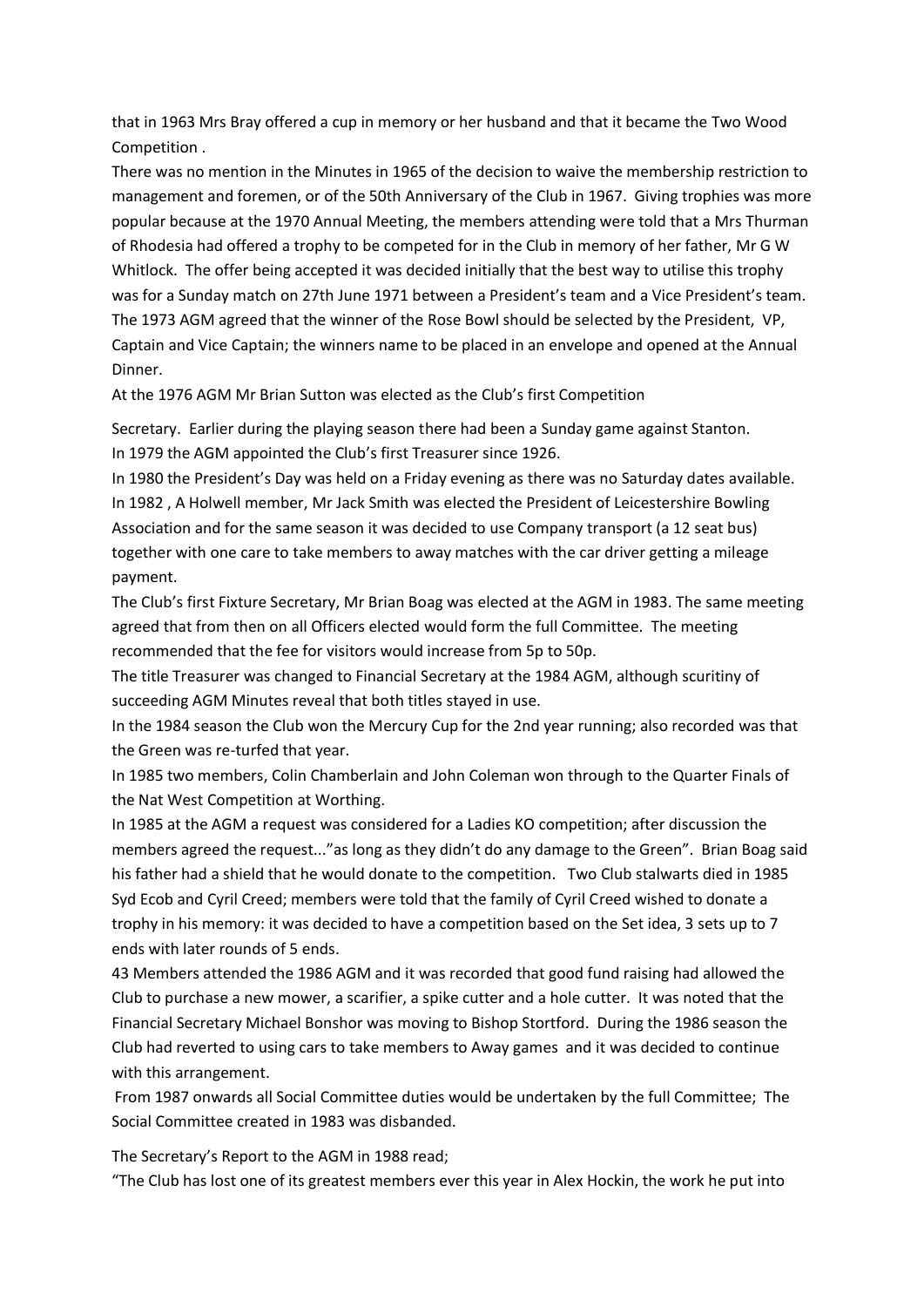our club over the years was tremendous, he was a stickler for the rules and a character as well, he will be greatly missed by all"

The same AGM heralded two changes, one of which would, in later years bringbenefit to the Club. The word "Works" was dropped from the Club title, heralding a Private Club to be known as "Holwell Sports Bowling Club" and late running parallel would be the Holwell Sports Ladies Bowling Club". **The Ladies Story .......**The inaugural meeting was held on the 21st of April 1989 when Mrs Lynn Hackett, to whom it had been suggested at the Men's 1988 AGM that a Ladies Section be formed, announced she had been in touch with Leicestershire Ladies Bowling Association with regards Affiliation. The meeting unanimously decided that the club be formed, to be called Holwell Sports Ladies Club . The ladies attending the first meeting were: Lynn Hackett, Sheila Batsford, Jenny McConnell, Mavis Ellis, Esther Reek, Gillian Cold, Roberta Dixon, Olive Trower, Pearl Dixon, Sue Dixon and Audrey Hewitt. The meeting then elected Officers who would remain in office for the rest of 1989 and all of 1990. President : Lynn Hackett. Vice President: Sue Dixon. Captain: Sheila Batsford. Secretary: Audrey Hewitt. Delegate: Gillian Cole. Audrey Hewitt was also elected Treasurer however this post was never mentioned again in the records.

The Ladies first AGM on 28th November 1989 made some changes to the Officers for 1990. Vice President: Eve Simpson. Vice Captain: Anne Whittaker. County Delegates: Eve Simpson and Audrey Walker. The meeting also agreed that a donation of £5.00 be paid by all members, no charge to non-playing members and that names would be taken of members requiring more playing instruction. It was also spelt out that the Dress Code for President's Day was to be "Whites to be worn, also brown shoes and tights.

Through the Ladies early years little is recorded in the Minutes, the ladies did not seem to spend much time attending meetings. What does emerge is that they quickly got down to fund-raising, and by the end of their first season they had sufficient funds to buy pushers followed over the years by new crockery teapots, water jugs and curtains for the Ladies Changing Room. The AGM in 1991 reported the Club had 30 lady players and agreed on green fees of 60p in line with other clubs and later in 1993 that the Ladies and Men's Club shared the Alec Hockin Triples Day but separate President's Days`

In 1995 at the Ladies AGM it was reported that the ladies had been Runner Up in the County 2 Wood Triples. It was also agreed at this meeting to write to the Men's Section asking "what the Ladies Section can or cannot do and is it to be a Mixed AGM in the future or still men only". The following year the AGM agreed that one position to be held in office by one person. 1997 Ladies AGM reported that an edge trimmer had been bought for Green Maintenance. Ladies were asked to vote on coloured waistcoats, green with gold club title to be bought with the £120 won by the Ladies Triples League. This was agreed. It was mentioned that at the1996 Ladies AGM members had voted to wear hats for matches but because wearing hats was now optional, one or two ladies abstained from wearing them. The 1997 Ladies AGM voted for hats to be worn. In the 1998 Minutes the death of Audrey Hewitt was recorded, an original member of the Ladies Section and Secretary from 1989 to 1992.

At the Ladies President's Day in July 1999 Mrs Frances Blythe gave a plaque to the Club, to be presented by the President to a lady member who had worked and helped all round for the club (but not a member in Office) and who had never won any trophies. The Plaque to be known as the Francis Blythe Trophy. In 1999 the AGM rescinded the ruling that waistcoats must be worn at all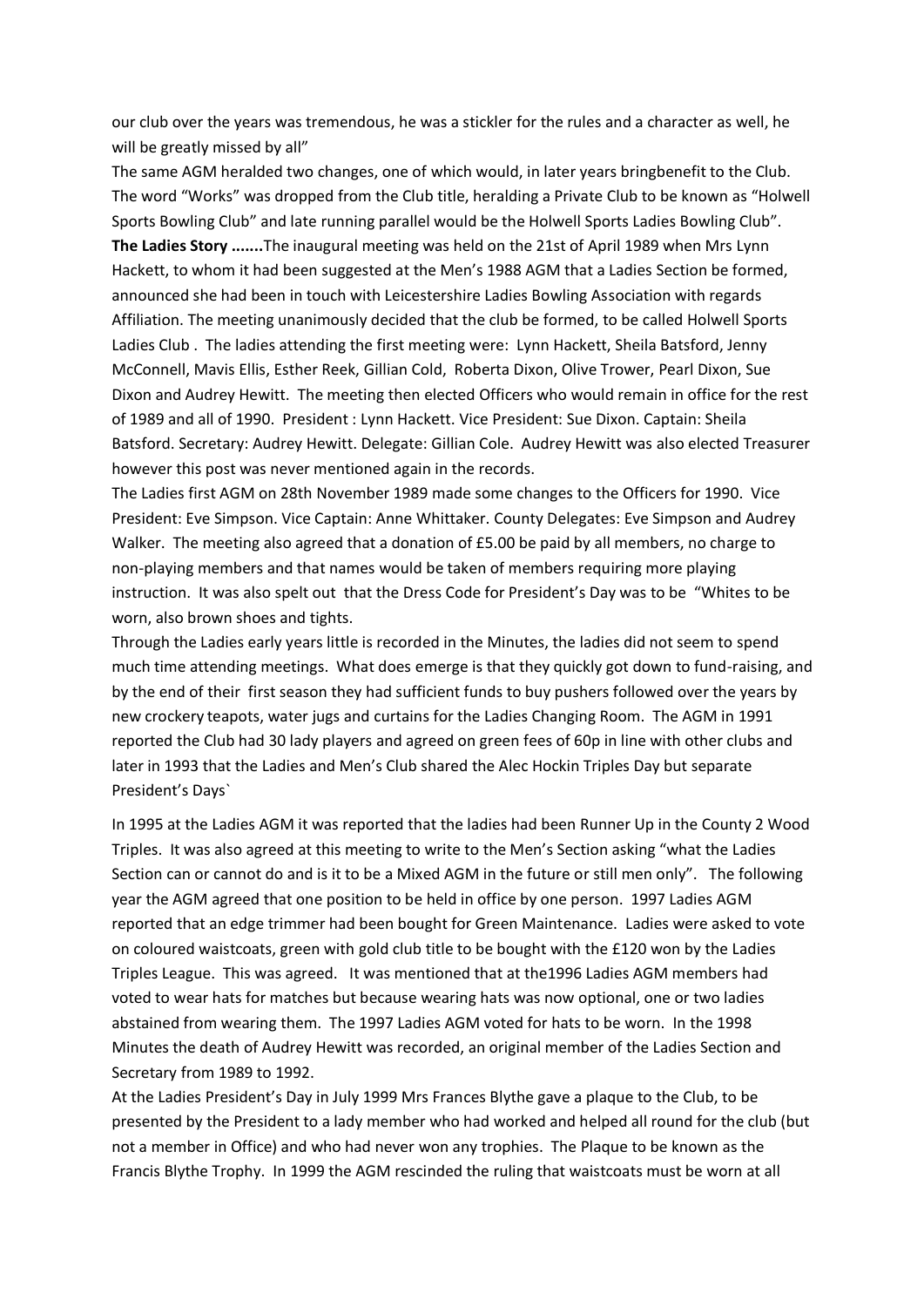times; waistcoats now only to be worn at Triples League matches. In 2003 it was reported that Holwell Ladies had won the Melton and District Round Robin Triples League and at the AGM the decision was taken to no longer prepare teas for the Melton and District matches and suggested that the player's wives should prepare them. The 2004 Ladies AGM took the decision to write to the Men's Section "re paying the same as the men; there is only a difference of £3.50 and we can have the same say as the men". It was also noted that the Melton Park Bowling Club had disbanded in this year. The ladies wrote to Frank Fielding the Men's President following their AGM in 2005 asking for more help from the men with preparing and serving teas. The same meeting recorded a vote of thanks to Eve Simpson for her 9 years as Secretary. (Eve had been Vice President in 1990, President 1990 and 1991, Secretary 1993 to 2005 and Delegate 1990 to 2006). A vote of thanks was also recorded to Monica Payne for her hard work establishing a very successful Sales Table which had over the years raised over £1000.

Some notable items recorded at the 2006 AGM included: Mabel Lewis had died and that her name was placed on the Roll of Honour. The County Senior Vice President and the County Secretary had attended her funeral. A letter had been received from the family expressing their appreciation of the Guard of Honour. The game against Kegworth was cancelled because of hot weather; a good game in the Benevolent Match: The Mabel Lewis Trophy was held on our green for Holwell Members Norma Jackson won and Beryl Kurth was Runner– up. The Ladies Section membership stood at 31 with 4 non playing members.

In 2007 it was noted the governing body would be known as Bowls England. Members were also told that each tea group would have to attend a Food Hygiene Course. Maureen Farrow and Norma Jackson volunteered.

The Club Secretary Ian Packwood resigned on the 19th of August 2008 and Thelma Stubbs became the stand-in until the next AGM. Also during the 2008 Season the ladies wont the Vesty Cup playing Hinckley Spa and at the AGM it was agreed that Joan Cleghorn's name should go forward to be an Honorary Life Member.

Reading though the Ladies Section Minutes of 1989 to 2009 our researcher was left in no doubt that the Ladies Section was well organised and worked well to a pattern. If unification had not intervened the Ladies Club our researcher noted they would have become a force to reckoned with, as it is, now in the 21st Century the ladies play more than their part in the running of the Mixed Club which came into being in 2010.

**Continuing the Men's Section Story.** In 1991 Ian White and Colin Chamberlain reached the National Pairs Final and subsequently donated their prize money of £75 to the club.

There was no mention in the Minutes of the 50th Anniversary and the 75th Anniversary fared just a little better. It is known that pennants were ordered to give to visiting teams in 1992. It is also known that the English Bowling Association and the Leicestershire Bowling Association had accepted the invitation to play as part of the celebrations, photographs of the teams are on display at the Club. 35 Clubs played at Holwell that year including teams representing the EBA, LBA and Midland Counties. Whilst many of the visitors were familiar to the home side, it is interesting to note there were games against Grimsby, Wisbech, Holwell (Herts), Marlborough, Whitevale and Langham. Additionally on the 10th of June a representative match was played Melton & District v Lincolnshire Poachers.

The Minutes reflect the following: on the 8th of April 1192 it was recorded " With the new season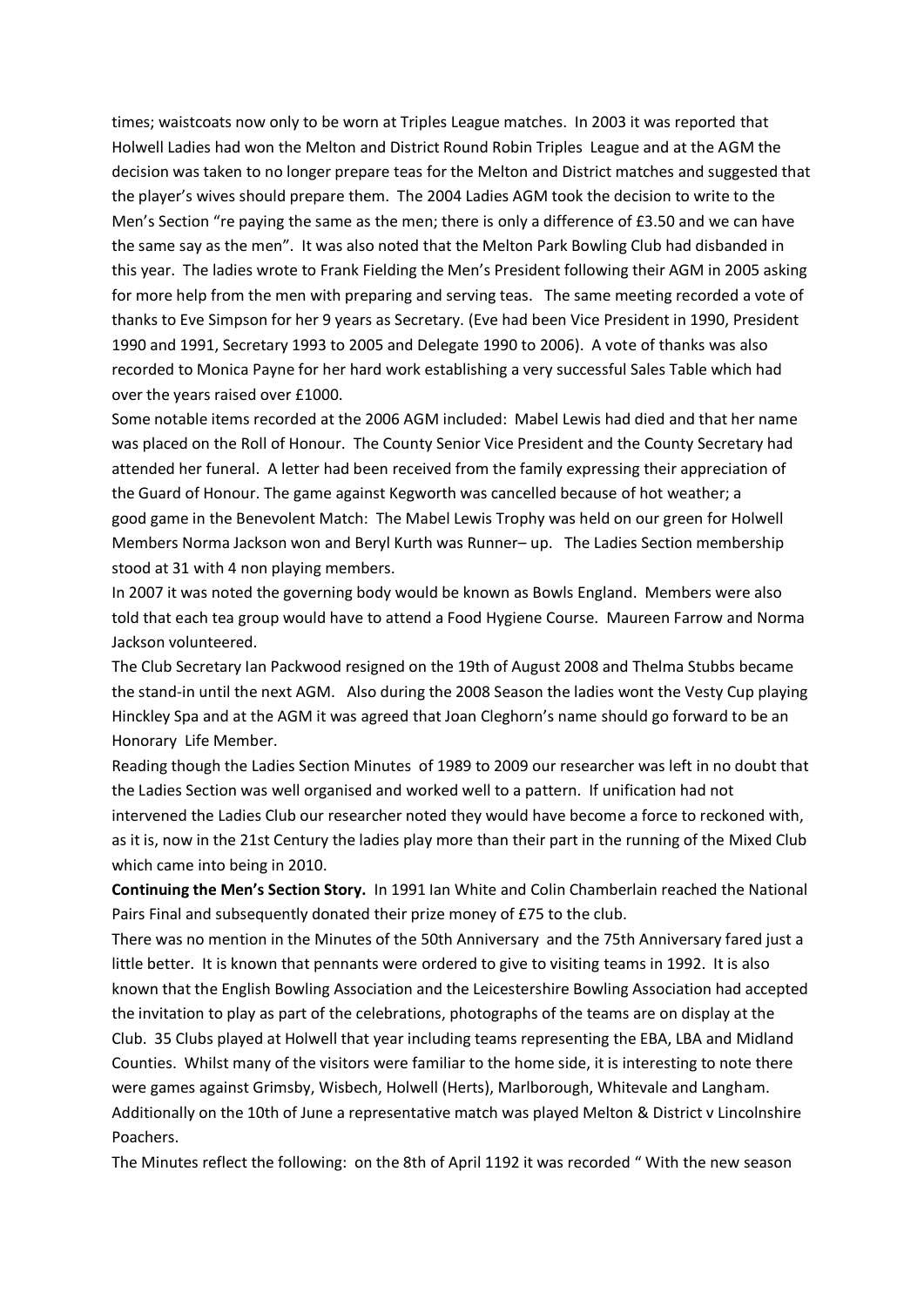soon to commence Mr Orton said than an interesting 75th Anniversary could be anticipated. The Green was in excellent condition and the shelter would soon be completed. Membership had increased by 16. The opening game would be played on April 25th." and at the end of the season on the 14th of October " Mr Orton said a successful 75th year was now reaching conclusion, All Fixtures and representative matches had been completed and were attended by guests from both County and Country Level. Bar and refreshments had been well organised. A celebration dinner would be held early in November and the County President and Secretary would be invited to attend. The Club's first Junior Vice President was elected in 1994, a year in which the Club gave an Honour Match to Nelson Taft to celebrate his 50 years as a member during which time he had served on the Committee 1954 to 1956, 1963 to 1966, 1974 and 1980; became Vice President in 1961 and President 1962 and was also Vice President in 1967 and 1972 and Captain in 1968 and 1973. He also served as Green Warden in 1967 and 1969.

In 1994 the Club won the County Rinks and Triples; reported in the Minutes that this was the first time the Club had achieved this.

The 1997 AGM recorded that there had been a bad start to the season due to hail, snow, sleet and rain. Matters improved and it was recorded that Peter Farrow had reached Worthing for the 4th successive year in the Singles and had also won the Buckmister Cup. The Club had also won the County Unbadged and been runner up in the County Singles.

From the 1999 season it was agreed that all home matches would start at 2.30pm. have both a Saturday and a Sunday Fixture over a given weekend."

The Secretaries Report at the AGM in 2015 read "We lost Geoff Tydd this year and he is and will be sorely missed for a long time. Reg Freeman has not been well enough to play and it is hoped he will be back with us next year, it was good to see both Reg and Margaret at Presentation Night. Sadly we have learnt that Peter Farrow is very unwell, we have sent him our good wishes.

During the first five months of the year significant effort was put into our Open Day on June 13th with the support of the Committee. Alan Tipper was a driving force in all of this and we owe him a real debt of gratitude. Free Membership for the first year was approved and relaxation in Dress Code when playing a chummy or practicing.

On the day the heavens opened but this did not deter people from coming along and from this group Leon & Tina Dawson, Tony & Jackie Lambell, John Richardson and Dennis and Viv Hopkinson have all taken up membership we hope all will remain with the club for a long time and enjoy the friendship and facilities. There was a lot of laughter and a really good feeling about the day. Building on this we hope to repeat the exercise in 2016 and are planning an Open Weekend on the 7th and 8th of May. It is hoped to run a BDA Road Show that weekend or just before. It is essential that we continue our recruitment drive to ensure our club thrives in the future. So many people helped and contributed time and effort my thanks to you all. We now have enough information to apply for funding to help us buy equipment needed for the newer bowler.

We have also had more chummy and supper evenings which have proved to be popular and when the weather has been inclement we have had a quiz before the supper. Many thanks to all who supported these evenings. The committee are planning to have more of these social evenings which bring everyone together.

We quickly discovered whilst preparing for our Open day that our whereabouts is pretty much a secret known only to ourselves. The advertising has helped but to make the Club more visible the